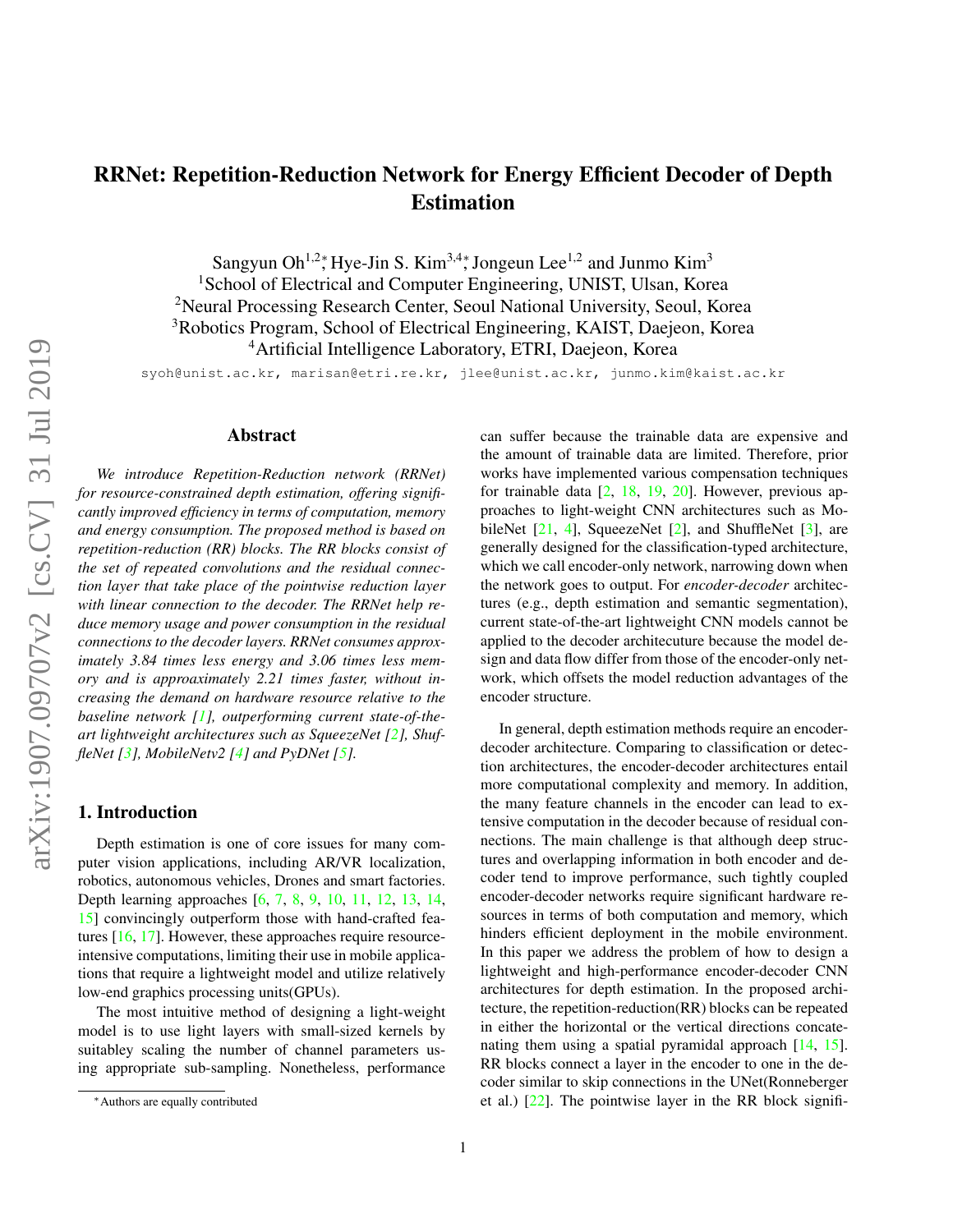<span id="page-1-0"></span>cantly reduce the feature map size. Verification of the RR-Net using real mobile GPU hardware showed the RRNet outperformed current lightweight models in terms of performance, runtime and hardware usage. Moreover, lightweight architecture reduce training time by increasing the GPU utilities.

## 2. Related Work

Here, we briefly review some of the major approaches to supervised and unsupervised depth estimation methods and lightweight network architectures.

Supervised Depth estimation Most depth estimation methods [\[11,](#page-8-1) [12,](#page-8-2) [14,](#page-8-4) [13,](#page-8-3) [15\]](#page-8-5) use supervised approaches, which achieve better performance than unspervised methods. In particular, Ranjan et al. [\[14\]](#page-8-4), Hui et al. [\[15\]](#page-8-5) and Chang et al. [\[23\]](#page-8-13) used one or two spatial pyramid network using Spatial Pyramid Pooling(SPP) [\[24\]](#page-8-14) and obtained SOTA results. SPP has been intensively used in encoderdecoder architecture [\[25,](#page-8-15) [23,](#page-8-13) [26\]](#page-8-16). In [\[26,](#page-8-16) [27\]](#page-8-17), the SPP module uses adaptive average pooling to compress features into four scales, followed by a pointwise convolution to reduce feature dimension, and different levels of feature maps are concatenated to form the final SPP feature maps.

Those good performance in supervised methods are caused by the ground truth data. However, it is very difficult to prepare a training dataset because a human is required to perform detailed ground-truth depth labeling for various camera view-points in a large dataset. Thus, more attention is now being focused on unsupervised learning, which does not require the manual labeling of the dataset by a human.

Unsupervised Depth estimation Unsupervised depth learning [\[6,](#page-7-5) [7,](#page-7-6) [8,](#page-7-7) [10,](#page-8-0) [9\]](#page-7-8) offers the benefits of out requiring a pre-training or annotated ground-truth depths which is surprisingly expensive to obtain because of the expensive depth sensors such as LiDARs, Radars and laser scanners. These sensors also have other limitations. LiDAR has shallow channel which hardly cover the full image resolutions. In the case of active sensors such as Kinect and TOF, they have holes around object boundaries and are sensible to strong visible light as well.

In [\[9,](#page-7-8) [10\]](#page-8-0), unsupervised learning removes the need for separate supervisory signals (depth or ego-motion ground truth, or multi-view video) and they achieve good performance by introducing camera ego-motion in the learning process. Godard [\[1\]](#page-7-0) achieved the good performance in CVPR 2017 due to generating right image from the left image with left-right consistency without ground truth. Godard uses VGG and ResNet architecture and generated decoder similar to the encoder's VGG and ResNet in the inverse way.

Light-weight Network Designs There have been many attempts to make deep neural network lighter - Deep compression method [\[28\]](#page-8-18), Quantization method [\[29\]](#page-8-19), Low rank approaximation method [\[30\]](#page-8-20), Matrix decomposition method [\[31\]](#page-9-0), Sparse winograd based CNN method [\[32\]](#page-9-1) and so on.

On the other hand, various light-weight network  $[2, 21, 1]$  $[2, 21, 1]$  $[2, 21, 1]$  $[2, 21, 1]$ [3\]](#page-7-2) propose architectural approaches such as SqueezeNet [\[2\]](#page-7-1), MobileNet v2 [\[4\]](#page-7-3) and ShuffleNet [\[3\]](#page-7-2). SqueezeNet [\[2\]](#page-7-1) compress the model by introducing fire module. Fire module divides the input tensor into convolution layers with different kernel sizes of 3 x 3 and 1 x 1, respectively. After then, it concatenates them as an output tensor to reduce weight parameters. This module can be considered multiple fire modules within a network. Depthwise Separable Convolution (DWconv) [\[33\]](#page-9-2) is a layer factorization approach that widely used for light-weight network and is also used in other stateof-the-art lightweight architectures [\[4,](#page-7-3) [21,](#page-8-11) [3\]](#page-7-2). Our proposed design block also uses DWconv. This technique factorizes a standard convolution layer into 3 x 3 depthwise convolution and 1 x 1 pointwise convolution. The depthwise convolution has a very light amount of computation and parameters, since each channel of the input performs a convolution by corresponding to a single depth filter. 1 x 1 pointwise convolution receives this and adjusts the output channel to required amount of network.

MobileNet v2 [\[4\]](#page-7-3) proposes a design block which mainly based on inverted residuals, linear bottlenecks and depth-wise separable convolutions [\[33\]](#page-9-2). Also, they proposed the light-weight architecture with shrinking parameters to change the model size, called depth multiplier with a parameter d. ShuffleNet  $\lceil 3 \rceil$  compress the model by using group convolutions and adopting channel shuffle operation which allows the feature information to interchange actively. They experimentally demonstrated the effectiveness of channel shuffling through a group parameter q along with a lightweight architecture.

We notice that bottleneck block is very efficient method for model compression because the bottleneck block is utilized in MobileNet, ShuffleNet and DenseNet as well. However, in the bottleneck block, the information in the upper layer is transmitted to the bottom layer by adding operation and the block end 1x1 convolution that contract the information. However, what if there is no residual information from the upper layer? For example, in encoder-decoder architecture, the information of a layer in the encoder pass to a layer in the decoder, not to the bottom layer. MobileNet  $v2$  [\[4\]](#page-7-3) investigate semantic segmentation [\[26\]](#page-8-16). Here, they did not consider the layers in the decoder structure in the lightweight view point.

It is necessary to consider that the layer compressed by 1x1 convolution have enough information without skip connection.

Justification of Our Design Direction Repeating convolution layers has been validated as an effective network design approach. Deep VGG [\[34\]](#page-9-3) networks, for instance,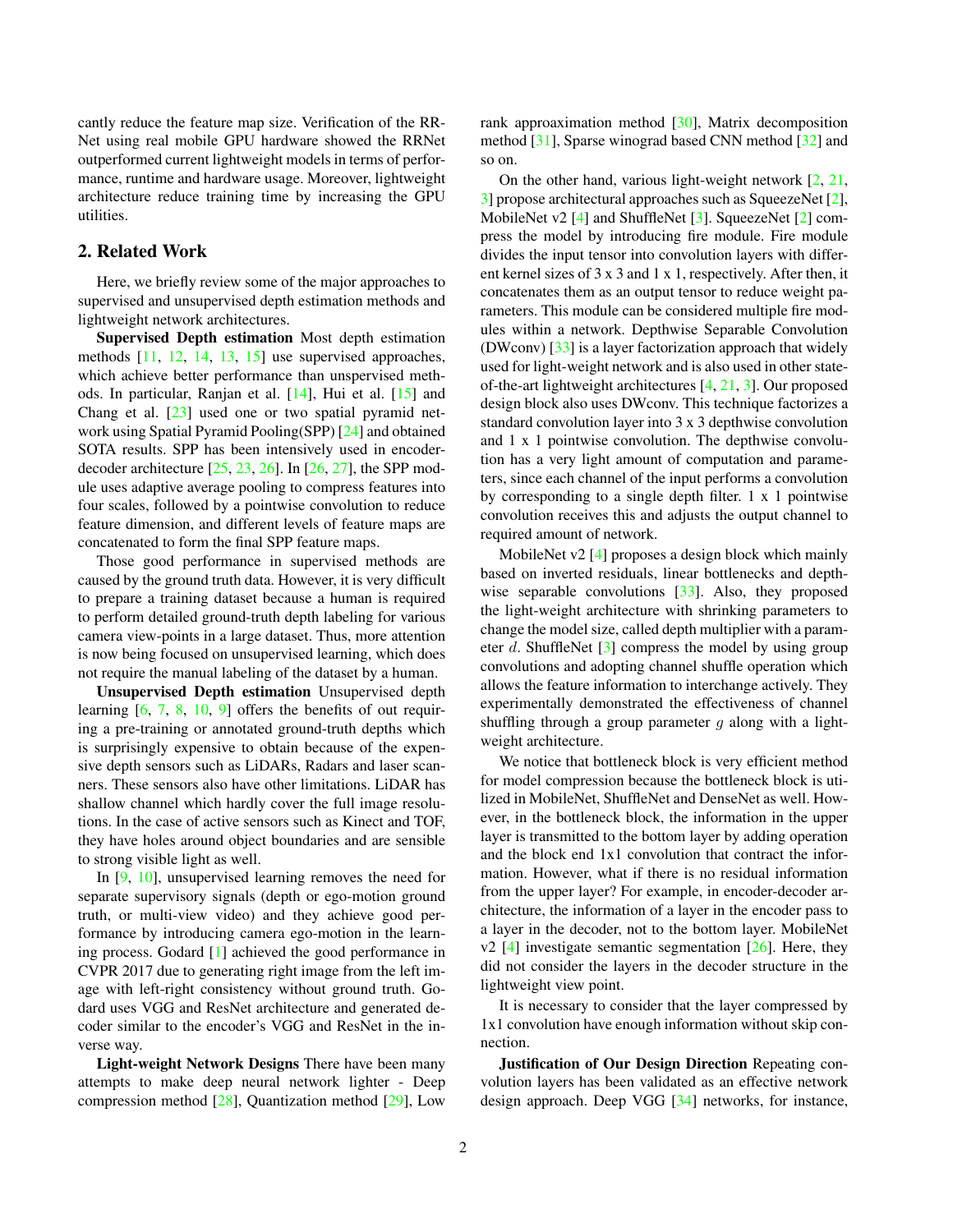<span id="page-2-1"></span>are built by adding convolutional layers of similar hyperparameters to achieve very high performance. The number of such convolutional layers ranges from 11 to 19 layers in VGG16: conv-64 layer is repeated twice, conv-128 twice, conv-256 three times, and so on, with max pooling layers inserted between repeated layers. In this work, we parameterize the repetition as  $r$  to simplify the problem of network design and exploration.

On the other hand, GoogLeNet [\[19\]](#page-8-9) introduced a block level design that makes network design faster. For instance, GoogLeNet reiterates inception blocks (or modules) nine times. Our approach is to combine both the layer-wise repetition of VGG [\[34\]](#page-9-3) and the block-based design approach of GoogLeNet [\[19\]](#page-8-9). That is, our repetition is between pooling and pooling-like layers, similar to VGG network, with a lightweight building block, the RR block, like GoogLeNet.

The main problems with block repetition are the memory size, power consumption, and overfitting issues. According to the "No Free Lunch" (NFL) theorem [\[35\]](#page-9-4), the hypothesis space is limited by the amount of training data. In other words, the limited amount of training data dictates the upper bound for the number of parameters. Therefore, RR blocks should be very lightweight in spite of many iterations.

From this perspective, we exploit the fact that a 1x1 convolution with expanding layers can reduce not only computational complexity but also the number of parameters. The ability to reduce the number of parameters is particularly crucial in the encoder-decoder architecture to transfer feature information effectively to the decoder. Our use of 1x1 convolution layers as the reduction and abstraction mechanism to simplify the data transfer in the encoder-decoder architecture is one of our key contributions. By first compressing features through 1x1 convolution, and passing its output to the decoder, we can vastly decrease the decoder complexity with minimal impact on the network performance.

Recently, many studies have shown that a 1x1 convolution can very effectively reduce the number of computation. The 1x1 convolution also plays an important role in bottleneck approach [\[36\]](#page-9-5), by rearranging the layers to reduce the complexity caused by the kernel window and the channel depth. GoogLeNet [\[19\]](#page-8-9) also adopts 1x1 convolution in its inception module to reduce computational complexity by reducing weight parameters and the corresponding number of multiplications and accumulations.

## 3. Methods

As shown in Figure [1](#page-2-0) and as further detailed in this section, the main modules of RRNet can be divided into two sections, namely RR block and CDC module, corresponding to green and red regions, respectively. The RR block located in the encoder performs feature extraction and information propagation by repeat operation, and the CDC module collects features to be passed to the decoder.



<span id="page-2-0"></span>Figure 1. Our proposed RR (Repetition and Reduction) block and CDC.

## 3.1. Repetition and Reduction (RR) Block

In Figure [1,](#page-2-0) the green region highlights the layer repetition component, similar to the basic unit of MobileNet [\[4\]](#page-7-3) and ShuffleNet  $[3]$ . A single unit consists of two layers: a 1x1 convolution layer for reduction and a 3x3 depthwise separable convolution layer for expansion.We adopt an atrous operation in 3x3 depthwise separable convolution layer as shown in Figure [1.](#page-2-0) A RR block adopts the bottleneck structure in order to send reduced features to the following CDC module, instead of inverted bottleneck structure in [\[4\]](#page-7-3). The bottleneck layer acts as a dimension reduction component, as in principal component analysis(PCA) [\[36\]](#page-9-5). To leverage this critical reduction potential, the proposed RRNet intensifies this bottleneck layer by iterating a RR block and stacking each output per repetition. we derive repetition parameter  $r$  from the number of repetition of RR blocks. Each iteration can follow two paths. One path is for the next layer in the encoder; the other path leads to the decoder. In the decoder path, each output per iteration is stacked in the CDCs. This block is repeated by the parameter r. Here, we introduce another two hyperparameters, a reduction parameter  $rr$  and a expansion parameter  $re$ .  $rr$  is the number of output channel in stage 1 by pointwise convolution and re is the number of output channel present after expanding the input through 3x3 depthwise separable convolution (DWconv), which limit the computation or the number of parameters when the channel numbers change. In Figure [2,](#page-5-0)  $rr$  and  $re$  are showed in the above the RR block. The repetition enriches the model information, resulting in better performance with little changed in Table 1.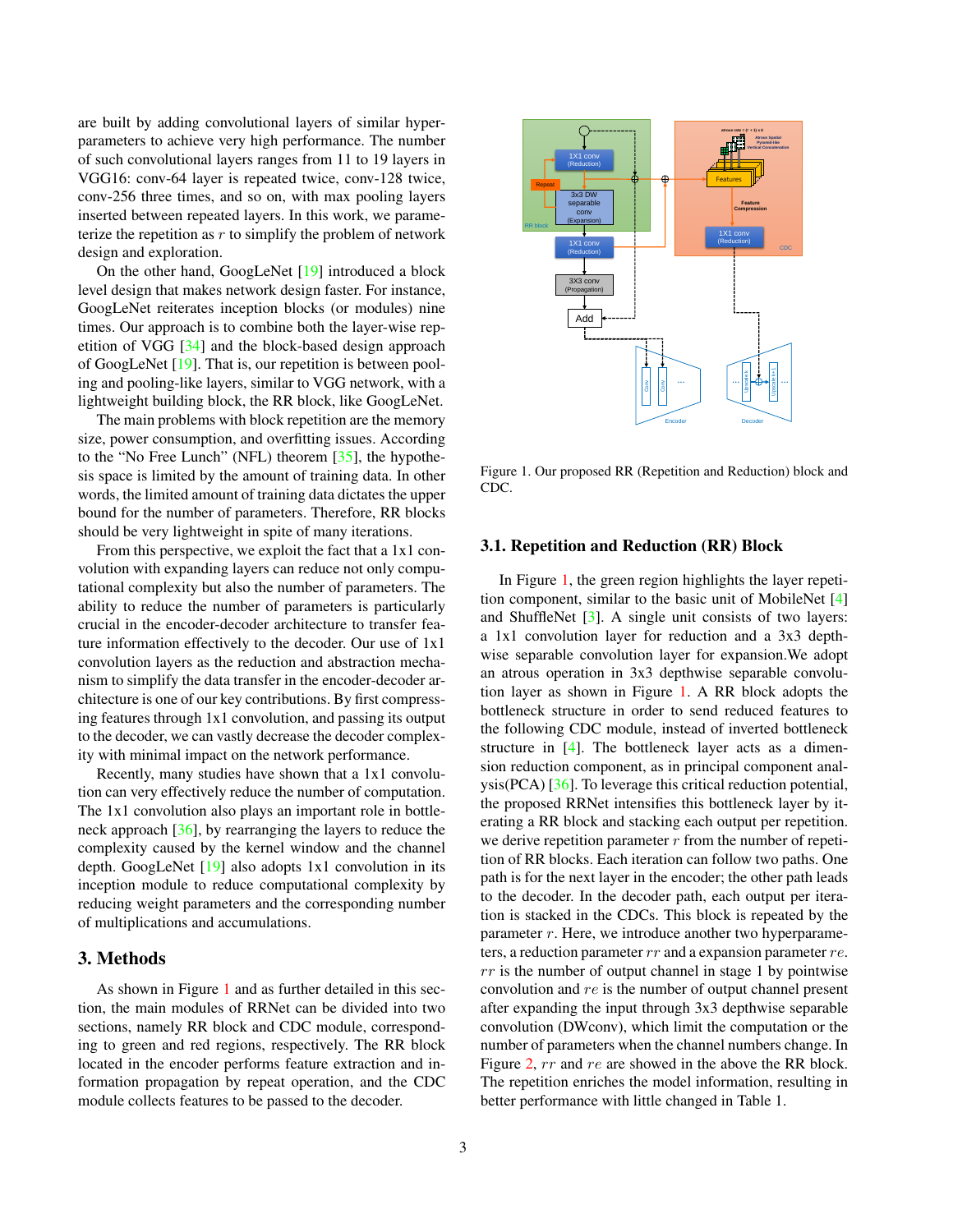<span id="page-3-0"></span>The RR block has a very efficient structure and can construct CDCs through repetition. A RR block  $R(X_i)$ can be denoted by the following formula:  $R(X_i)$  =  $F_{c_{1\times1}}(F_{dws-c}(F_{c_{1\times1}}(X_i)))$  (1). CDCs can stack feature maps produced by the RR block. However, the RR block provides a very light-weight unit block for repetition. As shown in the manuscript, a larger number of repetitions does not increase the model size. In the Table [1,](#page-4-0) only the encoders of the two experiments are different: Godard's and RRNet's. The RRNet encoder comprised RR blocks. Table [1](#page-4-0) shows that, by adopting RR blocks in the encoder, the parameters are reduced from 31.6M to 8.8M with a slight degradation in performance.

#### 3.2. Condensed Decoding Connection(CDC)

The proposed architecture then collects the outputs of the repeated reduction layers as repetition for the condensed decoding connections (CDCs), in the red region in Figure [1,](#page-2-0) and forward them to 1x1 pointwise convolution layer, which we call the reduction layer. This layer plays a very important role, collecting the encoder's feature information and sending it to the decoder. In the CDC component, various atrous pyramidal features are stacked separately and forwarded to reduction layer, which handles feature explosion. The atrous rate is increased at a certain rate according to the number of necessary iterations  $r$ , thereby maximizing the diversity of features. We used an initial rate as six, which then increased to 12, 18, ... upon repetition.

The preservation of a limited number of channels with a linear bottleneck is the key to efficiency in MobileNet v2 [\[4\]](#page-7-3). Here, we apply the linear bottleneck to connect not only residuals but also the decoder layers using CDCs. The stacked atrous pyramidal features are compressed by 1x1 reduction layer. Then, the reduction layer is delivered to the decoder in a non-activated form that guarantees linearity. Because of repetition, the number of stacked CDC channels is large; for example, 128 channel repeated 6 times is equivalent to 768 channels. We reduce this number by applying the 1x1 reduction layer, resulting the output can be 128 channels, equivalent to rr or re and then connected to the decoder layer. The CDC output is then applied to pointwise 1x1 convolution (called reduction layer) for transmission to the decoder as seen in Figure [1.](#page-2-0) Because of a 1x1 convolution, the total output size becomes much smaller than conventional architectures. In short, with the smaller unit RR block, enriched CDC features and a 1x1 linear reduction layer, we significantly reduce the number of parameters and energy consumption and obtain better performance.

A CDC is an enriched version of the skip connection. The skip connection can be represented by  $F(x) + x$ . The "+" makes the shortest path from the top layer to the bottom layer in the backward propagation process. The "+" are considered as operations to add more edges in the computation graph, which smoothens the loss function and improves its performance. Furthermore, a greater number of nodes can lead to a more complex computation but the additional edges are relatively smaller increase in computation complexity. Therefore, CDCs add more edges with the same number of nodes in the network. Assuming a network with L layers with symmetric skip connections, we denote  $F_c$  and  $F_d$  as the convolution and deconvolution in each layer with ReLU and  $R(X_i)$  is a RR block with input  $X_i$ . Then,  $\Omega(X_i) = [R(X_{i+1}), R(X_{i+2}), ..., R(X_{i+r})]$  (2) where  $\Omega$  denotes CDCs. We assume information on the convolutional feature map  $X_i$  is to be passed to the corresponding deconvolutional layer  $X_{L-i}$ , then  $X_{L-i}$  =  $F_d(X_{L-i-1}\oplus F_{c_1\times 1}(\Omega(X_i))$  (3) where  $\oplus$  denotes the feature map concatenation or a similar operation. For backpropagation, we consider the  $L^{th}$  layer,  $X_L = F_d(X_{L-1} \oplus$  $F_{c_1 \times 1}(\Omega(X_0))$  (4). We compute the derivative of loss  $\ell$ with respect to a parameter  $\theta$  as follows:  $\nabla_{\theta} \ell(X_L)$  =  $\frac{\partial \ell}{\partial X_{L-1}}$  $\frac{\partial X_{L-1}}{\partial \theta} \oplus \frac{\partial \ell}{\partial \Omega(X_0)}$  (5). Therefore, the gradients corresponding to CDCs carry larger gradients than a only skip connection and it is less likely to approach zero gradients.

Table [2](#page-4-1) compares the skip connection with our CDCs. Using the same RRNet encoder, we vary the connection type and the corresponding decoder size. In the  $VGG \times 1/8$ ("×" refers depth reduction ratio of each channel) decoder case, the skip connection had 1.2M parameters and the CDCs had 1.16M parameters; however, the performance of the CDCs was better than that of the skip connection. Moreover,  $CDC \times 1/16$  had only 0.91M parameters and achieved a higher accuracy than the skip connection with 1.2M parameters. Owing to the enriched information in CDCs, the network with the fewer parameters can preserve performance.

## 3.3. RRNet for Efficient Encoder-Decoder Architecture

In current encoder-decoder architectures, an increase in the encoder's complexity leads to a rise in the decoder's complexity. By applying the bottleneck approach, the encoder produces a smaller feature map. To extract information, we expand the next layer using the 3x3 depth-wise separable convolution layer.

RR blocks can be repeated either vertically, horizontally, or in both directions. Vertical repetition allows our network to go deeper and horizontal repetition enables stacking and concatenation with several convolution layers, emulating the atrous spatial pyramid model  $[27]$ . In other words, by adjusting the a few parameters in the RR block, we can generate various encoder-decoder models with deep and rich structures.

The information flow of RRNet can be divided into an encoding flow and a decoding flow. The encoding flow enhances performance by expanding the amount of informa-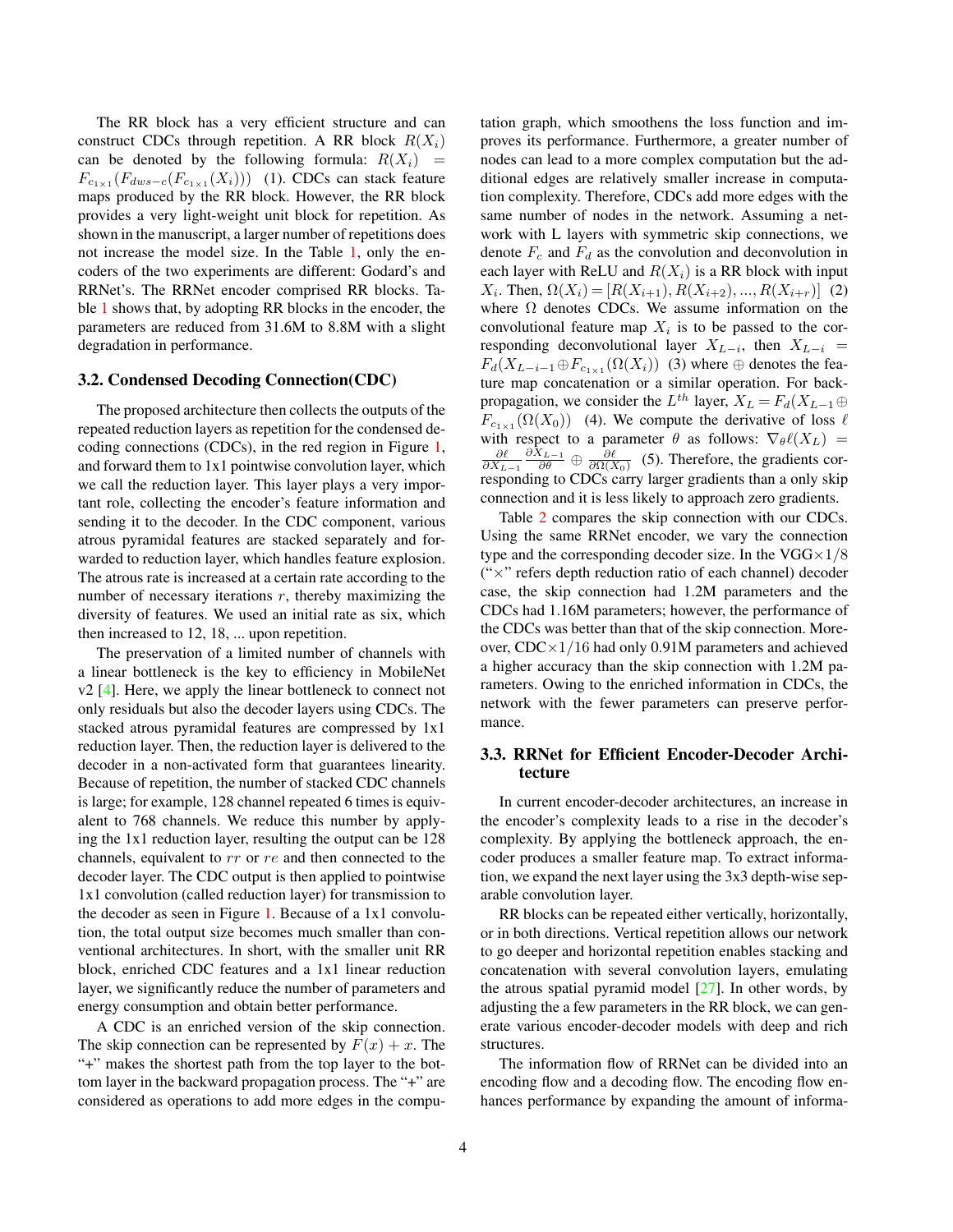<span id="page-4-0"></span>Table 1. Ablation Study of RR block on KITTI 2015

<span id="page-4-2"></span>

| <b>Encoder</b> | Conn | Decoder | Abs Rel | Sa Rel | RMSE   | $RMSE$ $log$ | $\sigma < 1.25$ | $\sigma < 1.25^2$ | . $\sigma < 1.25^{\circ}$ | MAdds  | Params |
|----------------|------|---------|---------|--------|--------|--------------|-----------------|-------------------|---------------------------|--------|--------|
| Godard         | skip | VGG     | 0.0686  | 0.8503 | 4.4060 | 0.1460       | 0.9420          | 0.9770            | 0.9890                    | 42.35B | 31.60M |
| <b>RRNet</b>   | skip | VGG     | 0.0776  | .0353  | 4.7370 | 0.1550       | 0.9360          | 0.9750            | 0.9880                    | 11.95B | 8.82M  |

| $14010 - 11014010$ |                   |                       |         |        |        |          |                 |                   |                                  |       |        |  |
|--------------------|-------------------|-----------------------|---------|--------|--------|----------|-----------------|-------------------|----------------------------------|-------|--------|--|
| Encoder            | Conn              | Decoder               | Abs Rel | Sq Rel | RMSE   | RMSE log | $\sigma < 1.25$ | $\sigma < 1.25^2$ | .25 <sup>3</sup><br>$\sigma < 1$ | MAdds | Params |  |
| RRNet              | skip              | $\rm{VGG}{\times}1/8$ | 0.0835  | .2131  | 5.0707 | 0.1625   | 0.9275          | 0.9722            | 0.9865                           | 2.88B | 1.21M  |  |
| <b>RRNet</b>       | CDC               | $VGG\times1/8$        | 0.0795  | .0983  | 4.9248 | 0.1598   | 0.9310          | 0.9740            | 0.9870                           | 3.37B | .76M   |  |
| <b>RRNet</b>       | CDC               | $VGG \times 1/16$     | 0.0804  | .1255  | 4.9085 | 0.1595   | 0.9308          | 0.9740            | 0.9868                           | 3.19B | .38M   |  |
| <b>RRNet</b>       | $CDC \times 1/8$  | $VGG\times1/8$        | 0.0808  | .0959  | 4.9565 | 0.1598   | 0.9295          | 0.9728            | 0.9870                           | 2.66B | .16M   |  |
| <b>RRNet</b>       | $CDC \times 1/32$ | $VGG \times 1/32$     | 0.0843  | .1002  | 4.9880 | 0.1640   | 0.9220          | 0.9710            | 0.9860                           | .82B  | 0.78M  |  |

<span id="page-4-1"></span>Table 2. Ablation Study of CDC on the KITTI 2015 Dataset

tion through accumulating convolutional layers with high complexity. Here, the bottleneck layer is arranged in the middle of layers to limit the number of parameters and associated demands on computation resources.

The bottleneck layer allows information to be forwarded appositely into the inflated space even if collected narrowly in a small space. The encoder uses the repetition parameter  $r$  to create repeatedly bottleneck layers and accumulate them as needed.Thus, the encoder expands the amount of information via layer stacking, in a form that also allows intermediate information gathered in a narrow space to be collected separately.

The decoding flow then receive the gathered information in a expansion space, where the received information simply concatenated to a tensor and then forward through the 1x1 pointwise convolution layer that acts as a reduction layer. This layer acts as an intermediary to enable the encoder's information to be properly extended to the decoder.

#### 3.3.1 RRNet Decoder

RRNet Decoder consists of five up-scaling layers. Each layer is based on UNet structure [\[37\]](#page-9-6). Up-scaling layer consists of 3 steps: (1) upscale convolution through linear interpolation of feature maps, (2) concatenation of encoder feature information, and (3) 3x3 decoding convolution. The Reconstruction layer from encoder is used here for the concatenation of the second step.

The top three of decoder layers affected by RR blocks of encoder. We created a high-performance model while compressing the decoder very heavily by using CDCs and Reconstruction layers through *repetition* parameter r. Model architecture of RRNet Decoder are summarized in Table 2 including concatenated CDCs channel and rcn parameter. Table 2 describes RRNet decoder in detail.

In MobileNetv2  $[4]$ , the parameter d is the depth multiplier used as a model shrinking parameter. In ShuffleNet [\[3\]](#page-7-2), the parameter *g* is a group shuffling parameter for regularization. We compared the results with varying parameter  $d$ , q and  $r$ , as can be seen in Table 1.

Four  $r$  of the RR block (network size: 13M) already

achieves the level of performance that is is comparable to MobileNet v2 (size: 59M)

Figure [2](#page-5-0) shows the detailed baseline architecture and the proposed RRNet structure. The baseline in Figure [2](#page-5-0) (a) is from Godard's VGG network [\[1\]](#page-7-0). The first row in the Figure [2](#page-5-0) (a) corresponds to the encoder and the second and third rows are the decoder. For comparisons, SOTA models such as SqueezeNet, MobileNet v2 and ShuffleNet, are used the same decoder as the decoder of the Godard's VGG nework. In Figure [2](#page-5-0) (b), the decoder of the proposed architecture are much lighter than that of (a) owing to CDCs.

Ablation Experiments We present ablation experiment of repetition parameter ron the KITTI dataset  $[38]$  to justify our design approach. For evaluation, we use the *RMSE* and *Abs Rel* disparity measure, as can be seen in Table 1.

Repetition parameters are directly related to the density of CDCs and *reconstruction layer* which plays an important role in improving the performance of the whole model. Therefore, evaluation was conducted with various repetition parameters. According to our results, we selected the  $r = 4$ case for the RRNet considering computation, parameters, and performance. Then all subsequent RRNet experiments were conducted using the  $r=4$  case. Results are listed in Table 1. RR Block is so small that the number of parameters do not increase high.

#### 4. Experiments

To evaluate the effectiveness of RRNet, we use unsupervised depth estimation [\[1\]](#page-7-0) as our baseline. Depth estimation provides low-level information, for use by other higherlevel applications, and it is frequently executed as a background process. Therefore, our objective for this evaluation were high performance and minimized runtime and power consumption on mobile devices.

#### 4.1. Experimental set-up

Dataset: For evaluation, the KITTI 2015 dataset [\[38\]](#page-9-7) is adopted, which consists of 200 training image pairs and 200 test image pairs. The baseline method [\[1\]](#page-7-0) was an unsupervised approach that did not use ground truth depth. KITTI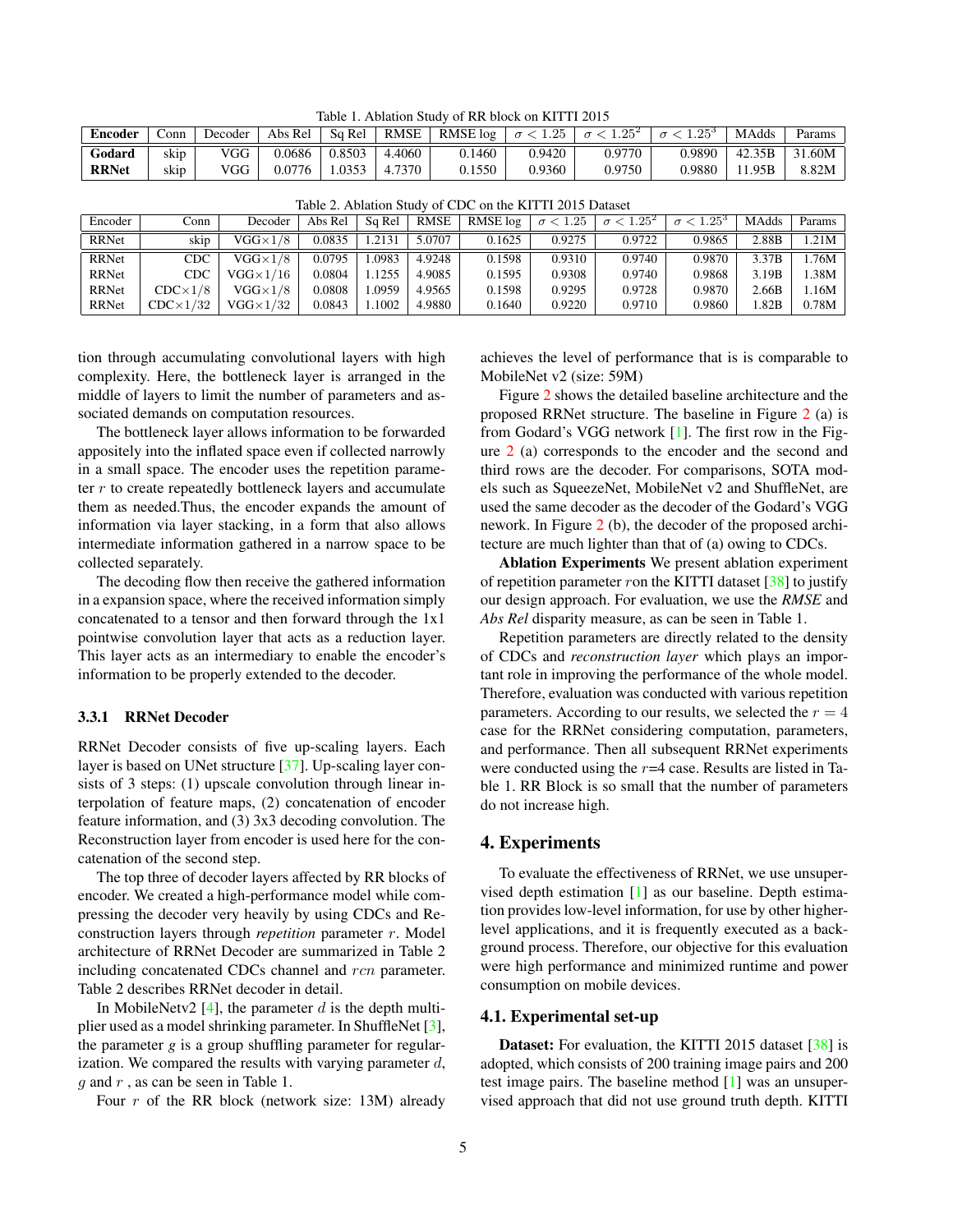<span id="page-5-1"></span>

<span id="page-5-0"></span>Figure 2. Network Comparisons. (a) Baseline network[\[1\]](#page-7-0) (b) Proposed network

Table 3. Comparison of depth estimation results, using monodepth [\[1\]](#page-7-0) as the baseline encoder-decoder architecture. In RRNet, the *r* value denotes the number of repetition of each RR block. The decoder structure of monodepth [\[1\]](#page-7-0) is applied to all variations of the SOTA models.

| Model             | <b>RMSE</b> | Abs Rel | <b>MAdds</b>      | Params |
|-------------------|-------------|---------|-------------------|--------|
| monodepth[1]      | 4.406       | 0.0686  | 42.36B            | 31.60M |
| SqueezeNetv1.1[2] | 4.638       | 0.0741  | 47.95B            | 15.32M |
| MobileNetv2[4]    |             |         |                   |        |
| $d = 1.0$         | 4.711       | 0.0732  | 32.46B            | 17.60M |
| $d = 0.75$        | 4.912       | 0.0786  | 22.27B            | 13.03M |
| $d = 0.5$         | 4.698       | 0.0736  | 14.51B            | 9.36M  |
| $d = 0.25$        | 4.631       | 0.0729  | 9.18B             | 6.59M  |
| $d = 0.12$        | 4.743       | 0.0759  | 7.60B             | 5.55M  |
| $d = 0.06$        | 4.702       | 0.0755  | 7.21B             | 5.11M  |
| ShuffleNet[ $3$ ] |             |         |                   |        |
| $g = 8$           | 4.942       | 0.0944  | 10.61B            | 17.30M |
| $g = 4$           | 4.913       | 0.1050  | 10.77B            | 17.74M |
| $g = 3$           | 4.867       | 0.1123  | 10.88B            | 18.03M |
| $g = 2$           | 5.211       | 0.1190  | 11.09B            | 18.61M |
| $g = I$           | 5.333       | 0.1205  | 11.72B            | 20.36M |
| RRNet (proposed)  |             |         |                   |        |
| $r = 1$           | 4.931       | 0.0816  | 2.80 <sub>B</sub> | 0.71M  |
| $r=2$             | 4.870       | 0.0793  | 2.95B             | 0.84M  |
| $r = 3$           | 4.776       | 0.0771  | 3.11B             | 0.97M  |
| $r = 4$           | 4.539       | 0.0712  | 3.26B             | 1.11M  |

2015 contains 42,382 rectified stereo pairs from 61 scenes, with 1242x375 pixels. We evaluated 200 high qualified disparity images in the training set, covering 28 scenes. The remaining 33 scenes contained 29,000 images for training and 1,159 images for validation. For convenience, we used left and right image together as a single input, and we used 400 images as the test set from KITTI 2015 to evaluate the following variables.

Params (M): Params is the total number of trainable pa-

rameters and we obtained this value using the profiler function provided by TensorFlow[\[39\]](#page-9-8).

MAdds (B): The number of multiplication and addition operations executed during the inference task, referring to the evaluation of all 400 images from KITTI 2015. We also got this value through the profiler function of the Tensor-Flow.

Memory (MB): The average amount of system memory occupied by the application during inference task. The reason why the target is system memory is because TX2 shares system memory instead of local device memory.

Runtime (sec): The total execution time consumed by the application during the inference task.

Power (W): The average number of watts consumed by the application during the inference task.

Energy (J): The total energy consumption by the application expressed in joules during inference task.

Evaluation Metric We adopted the same metrics used in [\[1\]](#page-7-0). Given a ground truth depth  $D = d$  and predicted depth  $\hat{D} = d$ , we evaluated the results using the following metrics:

(1) RMSE (Linear Root Mean Square Error):  $\sqrt{\frac{1}{|\hat{D}|}\sum_{\hat{d}\in\hat{D}}\|d-\hat{d}\|^2}$ , (2) RMSE log (Log scale Invariant RMSE):  $\frac{1}{|\hat{D}|}\sum_{\hat{d}\in \hat{D}}(log(d) - log(\hat{d})),$  $(3)$  Abs Rel (Absolute Relative Error):  $\frac{1}{|\hat{D}|}\sum_{\hat{d}\in\hat{D}}|d-\hat{d}|/d$  , (4) Sq Rel (Square Relative Error):  $\frac{1}{|\hat{D}|}\sum_{\hat{d}\in\hat{D}}(d-\hat{d})^2/d$  $\int_{0}^{\infty}$  (5)  $\delta_t$  (Inlier Ratio):  $\hat{d} \in \hat{D}$  s.t.  $max(\frac{d}{d}, \frac{\hat{d}}{d}) < t$  where  $t \in 1.25, 1.25^2, 1.25^3$ 

Training details: RRNet was trained using Tensor-Flow [\[39\]](#page-9-8) with CUDA 8.0 and cuDNN 7.0 back ends.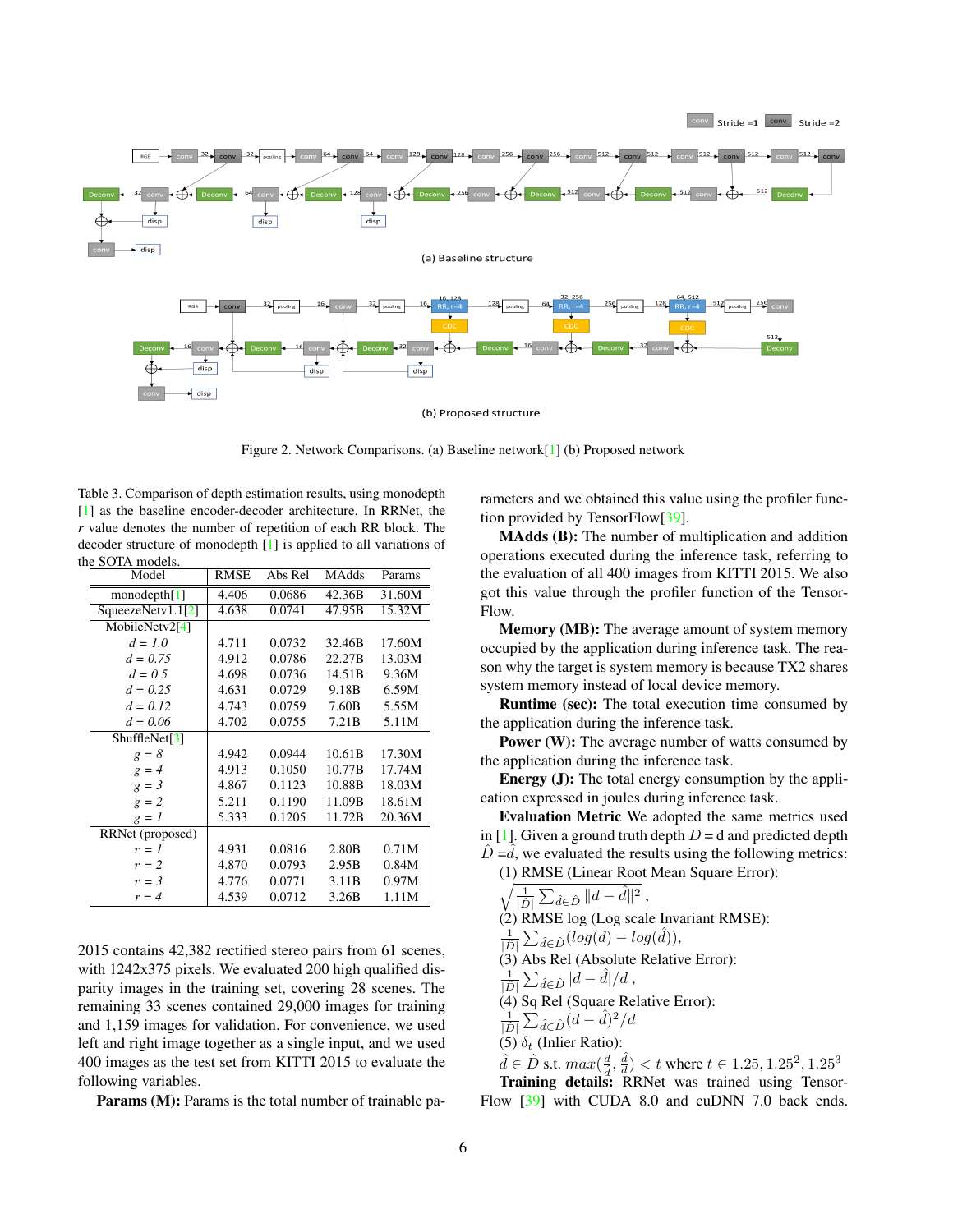<span id="page-6-1"></span>

Figure 3. Energy Consumption Results on NVIDIA TX2.

We assessed RRNet's performance with respect to the results reported in Godard [\[1\]](#page-7-0) and with PyDNet [\[5\]](#page-7-4). Godard's model was used as the baseline for evaluations of both PyD-Net [\[5\]](#page-7-4) and RRNet. For a fair comparison, we trained our network with the same protocol as used in  $[1, 5]$  $[1, 5]$  $[1, 5]$ : batches of eight images resized to 256x512x3, ececuting 300 epochs on 29,000 images. Our loss function and hyperparameters are also preserved in [\[1,](#page-7-0) [5\]](#page-7-4).

In [\[1\]](#page-7-0), there were two modes for training, namely *mono* and *stereo*. These modes are selected according to the number of inputs: the *mono* mode for a single input and the *stereo* mode for image inputs by concatenation. In general, stereo approaches outperform monocular approaches via information enrichment. However, stereo can significantly increase memory usage, runtime and energy consumption. To show the effectiveness of RRNet, we adopt the *stereo* mode for evaluation.

Table 2 compares our RRNet with SqueezeNet [\[2\]](#page-7-1), ShuffleNet  $[3]$ , MobileNet v2  $[4]$  and PyDNet  $[5]$ , which are representative lightweight architectures. For the best case referenced in Table 1, the proposed method decrease the amount of computation is decreased by 4.16  $\sim$  13.9 times and the number of parameters by  $4.53 \sim 16.6$  times.

These experiments were performed in a resourceconstrained mobile edge device, NVIDIA Jetson TX2 (256 CUDA cores). To evaluate hardware-level statistics such as power consumption and memory, we used *tegrastats*, which is a built-in executable file in TX2 to obtain all memory statistics, and we implemented an energy measurement script using the system variables associated with the internal power sensors accessible in the TX2 operating system.

For evaluation on other datasets, the Cityscapes dataset is adopted and its results are shown in Table [4.](#page-7-9)

#### 4.2. Evaluation RRNet on NVIDIA TX2

For resource-constrained mobile applications, the model size, runtime, and the energy consumption are key considerations. We evaluated these on NVIDIA TX2 Development Kit [\[40\]](#page-9-9) by using depth estimation based on ARM-A57



<span id="page-6-0"></span>Figure 4. Main Memory Usage Results on NVIDIA TX2.

CPU with 8GB of main memory running on a Linux OS, namely Ubuntu 16.04.

TX2 is a mobile GPU core based on the Pascal architecture, which has 0.75 TFLOPS, and 7 W of thermal design power. We rebuilt common workstation environment, using TensorFlow r1.4 [\[39\]](#page-9-8), CUDA 8.0, and cuDNN 7.0, the only difference being that TensorFlow was custom-built to be run on the ARM architecture.

The results of running RRNet and other architectures on TX2 are summarized in Table 2. RRNet had a total energy consumption of 64.07J, which was the lowest consumption among state-of-the-art architectures and it required approximately 3.84 times less power and 2.21 times faster than the baseline [\[1\]](#page-7-0). RRNet also outperformed in terms of memory usage and the amount of computation, as shown in Figure [4.](#page-6-0)

We emphasize our energy consumption because the energy is affected by the runtime factor. In the real world, if the application is executed for an extended length of time, the difference of energy consumption and power increase and RRNet had the shortest runtime as seen in Figure [4.](#page-6-0)

Therefore, we expect our method to have even greater benefit in such cases. We also analyzed the depth estimation result qualitatively, as shown in Table [4.1.](#page-7-10) RRNet with  $r = 4$  showed the best performance in terms of most evaluation metrics listed above except for  $\delta < 1.25$  with 0.003 difference and  $\delta < 1.25^2$  with 0.001 degrade. Moreover, the last row in Figure 4 suggests that the close-range traffic sign was well-recognized using the proposed method, compati-ble with baseline case [\[1\]](#page-7-0) which is a highly complex model.

## 5. Conclusion

In this paper we proposed a RR block as the building blocks for a lightweight encoder-decoder networks. Our RR block is very efficient in terms of computational complexity and parameter size, facilitating improved design for encoder-decoder architectures. RRNet makes not only the encoder but also the decoder very lightweight. The proposed architecture is small enough to apply to mobile de-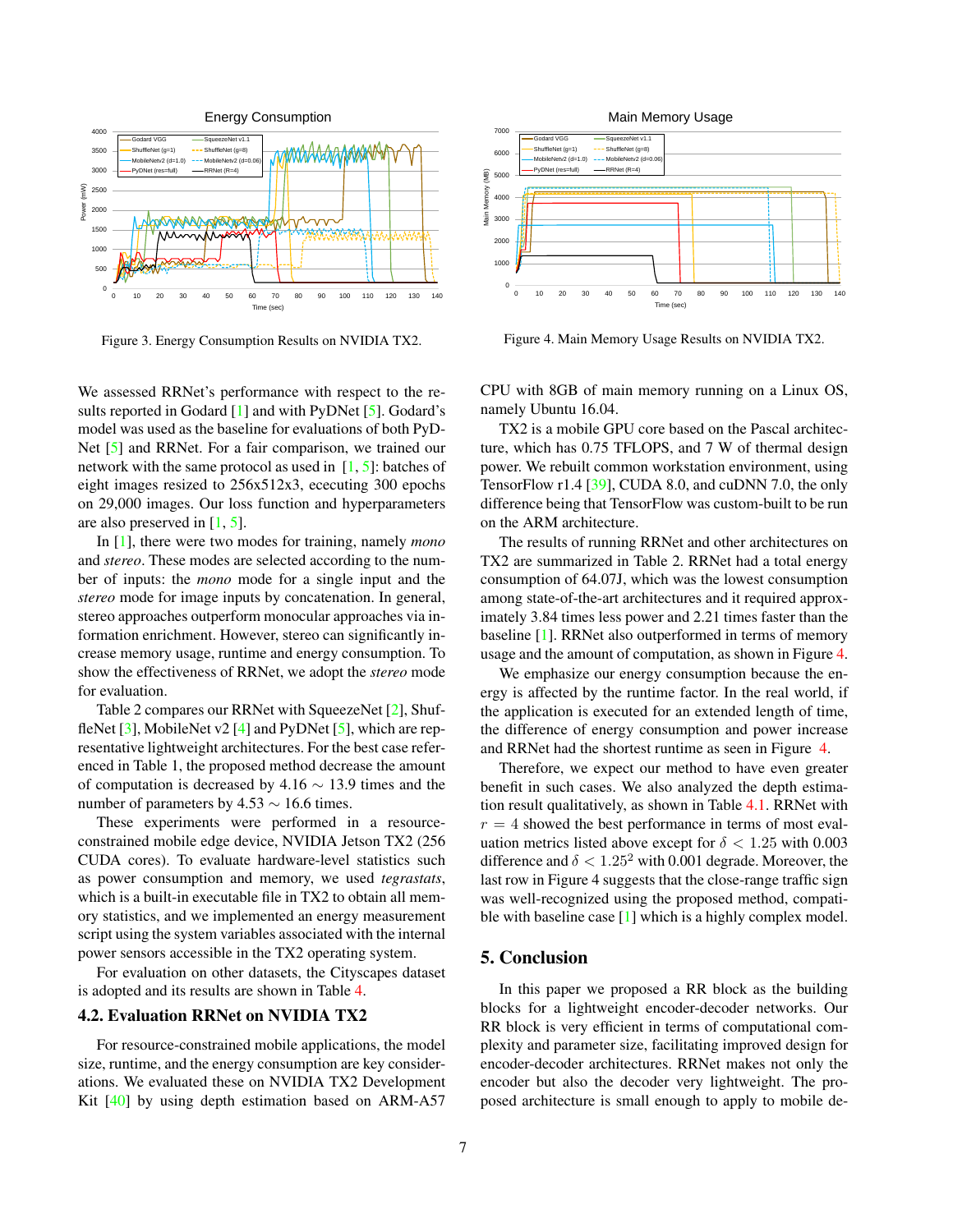<span id="page-7-9"></span>Table 4. Other Dataset Results: Cityscapes

<span id="page-7-11"></span>

| <b>Model</b>  | Dataset  | Abs Rel | Sq Rel | RMSE   | RMSE $\log  \sigma  < 1.25$ |        | $\sigma < 1.25^2$ | $\sigma < 1.25^{\circ}$ | <b>MAdds</b> | Params |
|---------------|----------|---------|--------|--------|-----------------------------|--------|-------------------|-------------------------|--------------|--------|
| Godard        | $CS + K$ | 0.0721  | 0.9892 | 4.5420 | 0.1500                      | 0.9430 | 0.9760            | 0.9870                  | 42.36B       | 31.60M |
| <b>PyDNet</b> | $CS + K$ | 0.0897  | . 1791 | 5.0560 | 0.1710                      | 0.9210 | 0.9700            | 0.9850                  | 9.84B        | .97M   |
| <b>RRNet</b>  | $CS + K$ | 0.0781  | .0706  | 4.8598 | 0.1573                      | 0.9343 | 0.9745            | 0.9870                  | 3.26B        | .11M   |

<span id="page-7-10"></span>Table 5. Results on KITTI 2015 on a NVIDIA TX2. We compared models from Table 3 that has the highest or lowest complexity in terms of computation, parameters or accuracy. Memory refers to the average consumed main memory consumed by model execution. Runtime refers to execution time for 400 images from KITTI 2015.

| Application       | Baseline [1] | SqueezeNet [2] | ShuffleNet [3] | ShuffleNet $[3]$ | MobileNetv2 [4] | MobileNetv2 [4] | PvDMet [5]   | Ours (RRNet) |
|-------------------|--------------|----------------|----------------|------------------|-----------------|-----------------|--------------|--------------|
|                   |              | v1.1           | $g = 8$        | $g = I$          | $d = 1.0$       | $d = 0.06$      | $res = full$ | $r = 4$      |
| Params (M)        | 31.60        | 15.32          | 17.30          | 20.36            | 17.60           | 5.11            | 1.97         | 1.11         |
| MAdds(B)          | 42.36        | 47.95          | 10.61          | 11.72            | 32.46           | 7.21            | 9.84         | 3.26         |
| Memory (MB)       | 3926         | 4238           | 3890           | 4072             | 2658            | 4211            | 3431         | 1281         |
| Runtime $(s)$     | 137          | 122            | 79             | 140              | 114             | 112             | 73           | 62           |
| Energy $(J)$      | 246.03       | 268.89         | 126.41         | 120.86           | 249.84          | 101.49          | 67.80        | 64.07        |
| Abs Rel           | 0.0686       | 0.0741         | 0.0944         | 0.1205           | 0.0732          | 0.0755          | 0.0935       | 0.0712       |
| Sq Rel            | 0.8503       | 1.1088         | 1.1071         | 1.1427           | 1.1506          | 1.0113          | 1.2222       | 0.8939       |
| <b>RMSE</b>       | 4.406        | 4.638          | 4.942          | 5.333            | 4.711           | 4.702           | 5.118        | 4.539        |
| RMSE log          | 0.146        | 0.151          | 0.169          | 0.206            | 0.155           | 0.152           | 0.175        | 0.151        |
| $\delta < 1.25$   | 0.942        | 0.943          | 0.92           | 0.869            | 0.943           | 0.939           | 0.917        | 0.94         |
| $\delta < 1.25^2$ | 0.977        | 0.977          | 0.972          | 0.954            | 0.976           | 0.977           | 0.968        | 0.976        |
| $\delta < 1.25^3$ | 0.989        | 0.988          | 0.986          | 0.978            | 0.987           | 0.988           | 0.984        | 0.988        |

vices and differs from the previous encoder-decoder enhancement approach [\[4,](#page-7-3) [41\]](#page-9-10).

RR Blocks can increase the effectiveness of the network designs, particularly for an encoder-decoder architecture. RR blocks can be stacked in feature maps with different scales and can also reduce feature maps by using pointwise convolutions with the CDCs, as shown in Figure 1. The RR block can be repeated without burdening the memory issue. The RR block repetition direction can be either horizontal, vertical, or both. Through concatenating, atrous spatial pyramid type architecture [\[27\]](#page-8-17) can also be supported by the proposed architecture, which can effectively compress feature information of the encoder in an RR block and reduce it in the decoder. We show such a scheme is pivotal in making lightweight and high-performance network designs.

We also introduced our backbone network RRNet, which is an encoder-decoder model that is very lightweight thanks to our RR Block. On a commercial mobile GPU, RRNet outperforms previous state-of-the-art models speeding the runtime by approximately 2.21 times, the energy savings of up to 3.84 times and memory savings of up to 3.06 times , with optimal performance.

We plan to apply the proposed RR block and RRNet to other applications such as semantic segmentation and object detection to evaluate its generalization capability.

# References

<span id="page-7-0"></span>[1] Clément Godard, Oisin Mac Aodha, and Gabriel J Brostow. Unsupervised monocular depth estimation with leftright consistency. In *Proceedings of CVPR*, 2017. [1,](#page-0-0) [2,](#page-1-0) [5,](#page-4-2) [6,](#page-5-1) [7,](#page-6-1) [8](#page-7-11)

- <span id="page-7-1"></span>[2] Forrest N. Iandola, Matthew W. Moskewicz, Khalid Ashraf, Song Han, William J. Dally, and Kurt Keutzer. Squeezenet: Alexnet-level accuracy with 50x fewer parameters and <1mb model size. *arXiv:1602.07360*, 2016. [1,](#page-0-0) [2,](#page-1-0) [6,](#page-5-1) [7,](#page-6-1) [8](#page-7-11)
- <span id="page-7-2"></span>[3] Xiangyu Zhang, Xinyu Zhou, Mengxiao Lin, and Jian Sun. Shufflenet: An extremely efficient convolutional neural network for mobile devices. *arXiv:1707.01083*, 2017. [1,](#page-0-0) [2,](#page-1-0) [3,](#page-2-1) [5,](#page-4-2) [6,](#page-5-1) [7,](#page-6-1) [8](#page-7-11)
- <span id="page-7-3"></span>[4] Mark Sandler, Andrew G. Howard, Menglong Zhu, Andrey Zhmoginov, and Liang-Chieh Chen. Inverted residuals and linear bottlenecks: Mobile networks for classification, detection and segmentation. *arXiv:1801.04381*, 2018. [1,](#page-0-0) [2,](#page-1-0) [3,](#page-2-1) [4,](#page-3-0) [5,](#page-4-2) [6,](#page-5-1) [7,](#page-6-1) [8](#page-7-11)
- <span id="page-7-4"></span>[5] Matteo Poggi et al. Towards real-time unsupervised monocular depth estimation on cpu. *Proceedings of IROS*, 2018. [1,](#page-0-0) [7,](#page-6-1) [8](#page-7-11)
- <span id="page-7-5"></span>[6] Ravi Garg, BG Vijay Kumar, Gustavo Carneiro, and Ian Reid. Unsupervised cnn for single view depth estimation: Geometry to the rescue. In *Proceedings of ECCV*, pages 740–756. Springer, 2016. [1,](#page-0-0) [2](#page-1-0)
- <span id="page-7-6"></span>[7] Zhou. Chao, Zhang. Hong, Shen. Xiaoyong, and Jia. Jiaya. Unsupervised learning of stereo matching. In *Proceedings of CVPR*, pages 1567–1575, 2017. [1,](#page-0-0) [2](#page-1-0)
- <span id="page-7-7"></span>[8] Tinghui Zhou, Matthew Brown, Noah Snavely, and David G. Lowe. Unsupervised learning of depth and ego-motion from video. In *Proceedings of CVPR*, 2017. [1,](#page-0-0) [2](#page-1-0)
- <span id="page-7-8"></span>[9] Vincent Casser, Soeren Pirk, Reza Mahjourian, and Anelia Angelova. Depth prediction without the sensors: Leveraging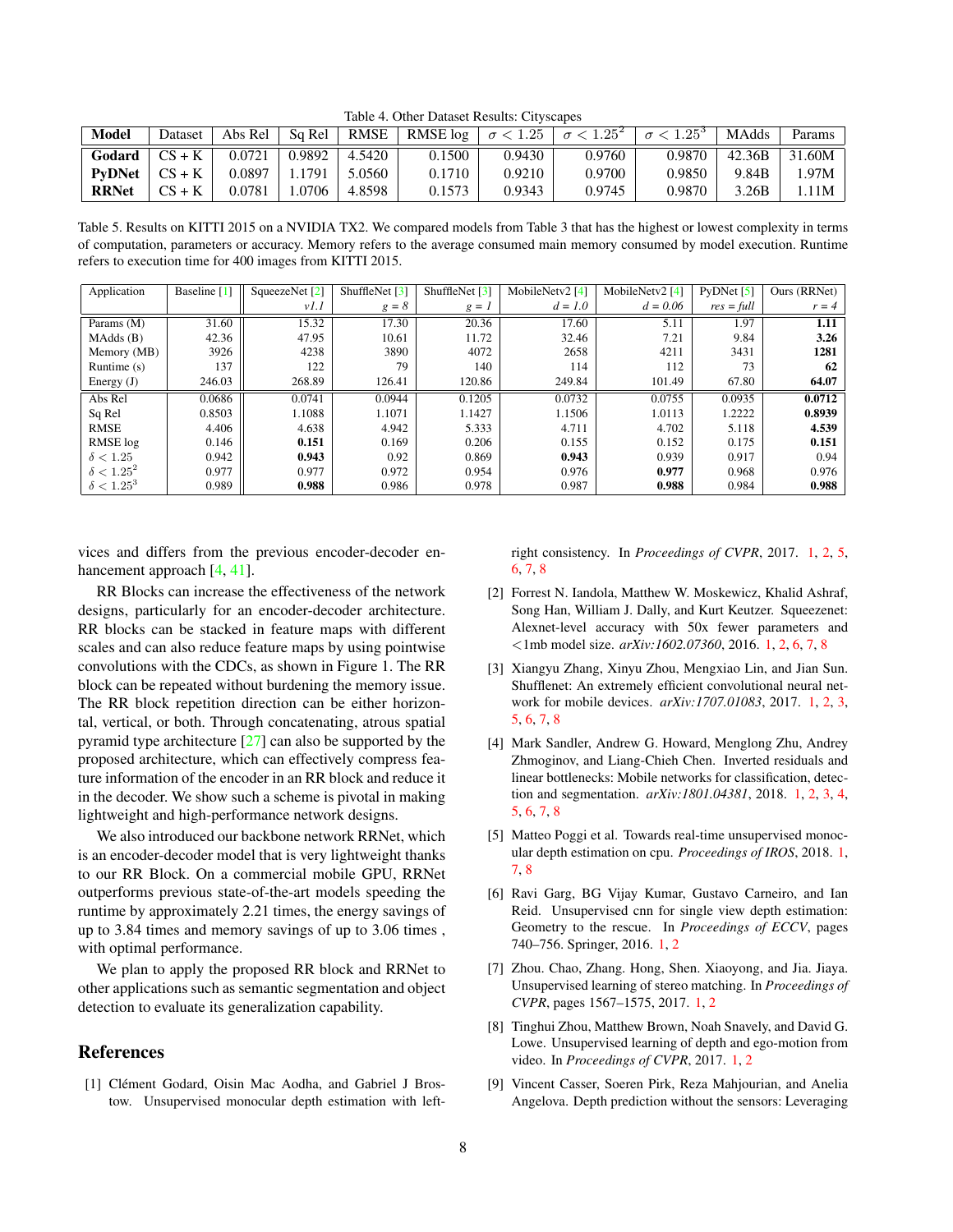

Figure 5. TX2 results on KITTI 2015.

structure for unsupervised learning from monocular videos. In *Proceedings of AAAI*, 2019. [1,](#page-0-0) [2](#page-1-0)

- <span id="page-8-0"></span>[10] Reza Mahjourian, Martin Wicke, and Anelia Angelova. Unsupervised learning of depth and ego-motion from monocular video using 3d geometric constraints. In *Proceedings of CVPR*, 2018. [1,](#page-0-0) [2](#page-1-0)
- <span id="page-8-1"></span>[11] Shim Chang, Choi and Kim. Monocular depth refinement using neural network. In *Proceedings of IPIU*, 2018. [1,](#page-0-0) [2](#page-1-0)
- <span id="page-8-2"></span>[12] Guo Liang, Feng and Liu. Learning for disparity estimation through feature constancy. *arXiv:1712.01039*, 2017. [1,](#page-0-0) [2](#page-1-0)
- <span id="page-8-3"></span>[13] Jure Zbontar and Yann LeCun. Stereo matching by training a convolutional neural network to compare image patches. *Journal of Machine Learning Research*, 17:1–32, 2016. [1,](#page-0-0) [2](#page-1-0)
- <span id="page-8-4"></span>[14] Ranjan and Black. Optical flow estimation using a spatial pyramid network. 2016. arXiv:1611.00850. [1,](#page-0-0) [2](#page-1-0)
- <span id="page-8-5"></span>[15] Tak-Wai Hui, Xiaoou Tang, and Chen Change Loy. Liteflownet: A lightweight convolutional neural network for optical flow estimation. In *Proceedings of CVPR*, June 2018. [1,](#page-0-0) [2](#page-1-0)
- <span id="page-8-6"></span>[16] K. Karsch, C. Liu, and S. Kang. Depth extraction from video using nonparametric sampling. *IEEE transactions on pattern analysis and machine intelligence*, 2014. [1](#page-0-0)
- <span id="page-8-7"></span>[17] L. Ladicky and B. Zeisl. Discriminatively trained dense surface normal estimation. In *Proceedings of ECCV*, 2014. [1](#page-0-0)
- <span id="page-8-8"></span>[18] Min Lin, Qiang Chen, and Shuicheng Yan. Network in network. *arXiv:1312.4400*, 2013. [1](#page-0-0)
- <span id="page-8-9"></span>[19] Christian Szegedy, Wei Liu, Yangqing Jia, Pierre Sermanet, Scott Reed, Dragomir Anguelov, Dumitru Erhan, Vincent Vanhoucke, Andrew Rabinovich, et al. Going deeper with convolutions. In *Proceedings of CVPR*, 2015. [1,](#page-0-0) [3](#page-2-1)
- <span id="page-8-10"></span>[20] Christian Szegedy, Vincent Vanhoucke, Sergey Ioffe, Jon Shlens, and Zbigniew Wojna. Rethinking the inception architecture for computer vision. In *Proceedings of CVPR*, pages 2818–2826, 2016. [1](#page-0-0)
- <span id="page-8-11"></span>[21] Andrew G. Howard, Menglong Zhu, Bo Chen, Dmitry Kalenichenko, Weijun Wang, Tobias Weyand, Marco Andreetto, and Hartwig Adam. Mobilenets: Efficient convolutional neural networks for mobile vision applications. *arXiv:1704.04861*, 2017. [1,](#page-0-0) [2](#page-1-0)
- <span id="page-8-12"></span>[22] Olaf Ronneberger, Philipp Fischer, and Thomas Brox. U-net: Convolutional networks for biomedical image segmentation. *arXiv:1505.04597*, 2015. [1](#page-0-0)
- <span id="page-8-13"></span>[23] Jia-Ren Chang and Yong-Sheng Chen. Pyramid stereo matching network. *arXiv:1803.08669*, 2018. [2](#page-1-0)
- <span id="page-8-14"></span>[24] Kaiming He, Xiangyu Zhang, Shaoqing Ren, and Jian Sun. Spatial pyramid pooling in deep convolutional networks for visual recognition. In *Proceedings of ECCV*, page 346–361, 2014. [2](#page-1-0)
- <span id="page-8-15"></span>[25] Hengshuang Zhao, Jianping Shi, Xiaojuan Qi, Xiaogang Wang, and Jiaya Jia. Pyramid scene parsing network. In *Proceedings of CVPR*, 2017. [2](#page-1-0)
- <span id="page-8-16"></span>[26] Liang-Chieh Chen, Yukun Zhu, George Papandreou, Florian Schroff, and Hartwig Adam. Encoder-decoder with atrous separable convolution for semantic image segmentation. *arXiv:802.02611*, 2018. [2](#page-1-0)
- <span id="page-8-17"></span>[27] Liang-Chieh Chen, George Papandreou, Iasonas Kokkinos, Kevin Murphy, and Alan L. Yuille. Deeplab: Semantic image segmentation with deep convolutional nets, atrous convolution, and fully connected crfs. *arXiv:1606.00915*, 2016. [2,](#page-1-0) [4,](#page-3-0) [8](#page-7-11)
- <span id="page-8-18"></span>[28] Song Han, Huizi Mao, and William J. Dally. Deep compression: Compressing deep neural network with pruning, trained quantization and huffman coding. *arXiv: 1510.00149*, 2015.  $\mathcal{D}$
- <span id="page-8-19"></span>[29] Shuchang Zhou, Zekun Ni, Xinyu Zhou, He Wen, Yuxin Wu, and Yuheng Zou. Dorefa-net: Training low bitwidth convolutional neural networks with low bitwidth gradients. *arXiv: 1606.06160*, 2016. [2](#page-1-0)
- <span id="page-8-20"></span>[30] Yong-Deok Kim, Eunhyeok Park, Sungjoo Yoo, Taelim Choi, Lu Yang, and Dongjun Shin. Compression of deep convolutional neural networks for fast and low power mobile applications. *arXiv: 1511.06530*, 2015. [2](#page-1-0)